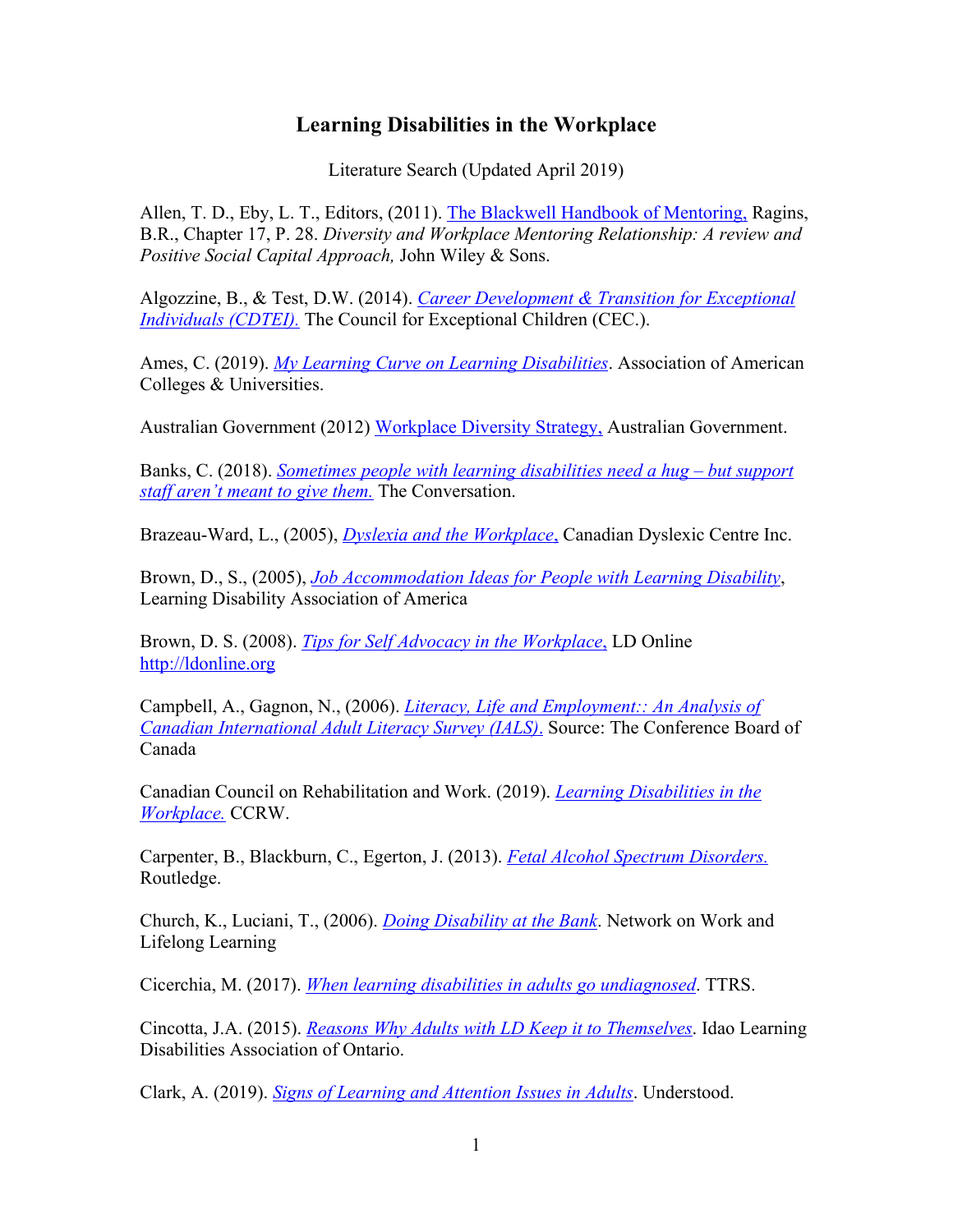Gerber, P.J. (2012). The Impact of Learning Disabilities on Adulthood: A Review of the Evidenced-Based Literature for Research and Practice in Adult Education. *Journal of Learning Disability* 45: 31-46.

Gerber, P.J., (*2008). Learning Disabilities in the Workplace*, Wiley.

Gunderson-Switzer, M. (2016). Overcoming barriers: Professor's research delves into identifying issues, improving job outlook for those with disabilities. School of Business Administration. Oakland University.

Harris, J., Madden, H., Ubido, J., Oyston, J. (2016). *Learning Disabilities and Autism.* Centre for Public Health, Liverpool John Moores.

Hirsto, L. (2012). Certainty of career choice at the beginning of university studies – general strategies and attributions in achievement situations, and career motives. *Studies for the Learning Society.* Volume 2, Issue 2-3, Pages 35-45.

Holmes, K.M., and O'Loughlin, N. (2012). *The experiences of people with learning disabilities on social networking sites*. Blackwell Publishing Ltd.

Horseman, J., Woodrow, H., editors, (2006). *Focused on Practice, A Framework for Adult Literacy, Research in Canada*, Harris Press

House, P. (2016). *Resources: Older People with Learning Disabilities*. Perth & Kinross Council.

Hutchinson, N., Munby, H., Chin, P., Stockley, D., Versnel, J., (*2007) Co-operative education and Workplace Learning*, SSHRC/HRSD

Kelly, B. (2014) *Don't Box Me In!* Queen's University, Belfast.

Kestin, T. (2016). *Learning Disabiulities: Telling a New Story.* The Huffington Post.

Konrad, A. M., Leslie, K. Peuramaki, D., Sept./Oct.( 007). *Full Accessibility by 2025: Will Your Business Be Ready*, Ivey Business Journal

Landine, J., McLuckie, A. (2006). *Preparing the Adult Client for the World of Work*. Canadian Council on Learning

Learning Disabilities Association of America, (2019). What Employers Should Know About Learning Disabilities. LDA.

Leung, C., Lo, S.K. (2011). The development and validation of a checklist for early identification of students with learning difficulties. *International Journal of Disability and Human Development*, Volume 10, Issue 3, Pages 217-225.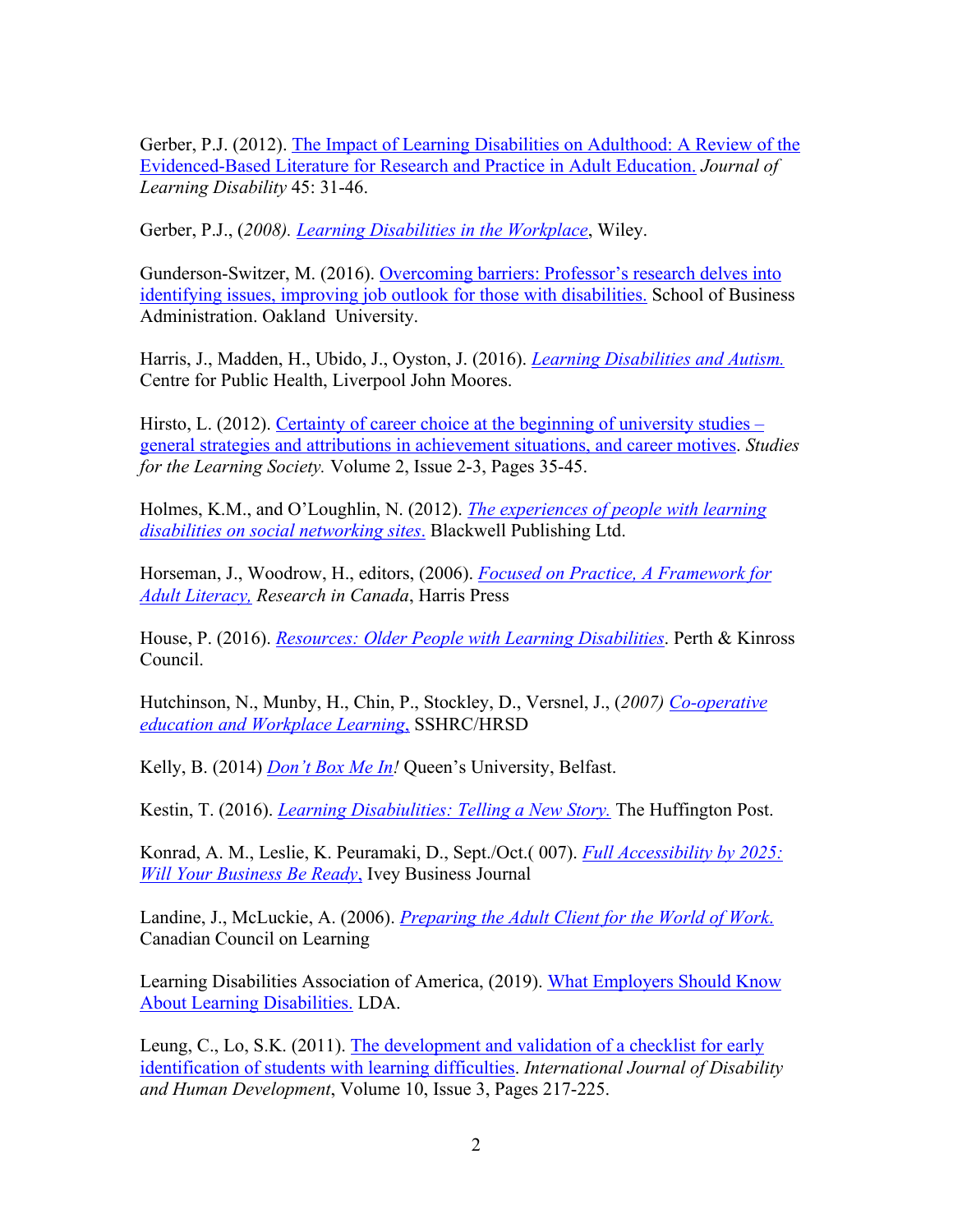Logsdon, A. (2019). Adults with Learning Disabilities in the Workplace. verywelklfamily.

Lundy, L., Byrne, B., McKeown, P. (2012). *Review of Transitions to Adult Services for Young People with Learning Disabilities.* Northern Ireland Commissioner for Children and Young People.

Madaus, J. (2006). Employment Outcomes for University Graduates with Learning Disabilities, *Learning Disabilities Quarterly,* 29, P 19 – 31

Madaus, J. W. (*2008)* Employment Self Disclosure Rates and Rationales of University Graduates with Learning Disabilities*, Journal of Learning Disabilities*

Madaus, J., Zhao, J., Ruban, L., (2008). *Employment Satisfaction of University Graduates with Learning Disabilities*, Sage Journals On-line

McTier, A., Macdougal, L., and McGregor, A., Hirst, A., and Rinne, S. (2016). *Mapping the Employability Landscape for People with Learning Disabilities in Scotland.* University of Glasgow.

Morin, A. (2016*). Learning Disabilities Facts, Trends and Stats*. Understood.

Murphy, E. (2014). *Models of Support for People with Learning Disabilities Post-Secondary School.* Northern Ireland Assembly.

Nelson, C., (2007). *Annotated Bibliography on Workplace Education*, Vol. 7: Chapter Ten, NCSALL

O'Neil, S. (2014). *Hilton hotel pilots employment scheme for people with learning disabilities.* International Tourism Partnership.

Orfalea, O., Marsh, A., (2005). *Copy This! : Lessons from a Hyperactive Dyslexic who Turned a Bright Idea Into One of America's Best Companies*, Thomas Allan & Son

Owens, J. (2012). *Winchester City Council. Young People: employment and education mapping.* Owens Consulting (UK) Ltd.

Parkin, E. (2016). *Learning Disability – overview of policy and services*. House of Commons Library, UK.

Perras, C. (2006). *Metacognitive Strategies or "Thinking about my Thinking".* LD@school.

Picciuto, E. (2014). *Hiring People with Disabilities Isn't Just the Right Thing to do – It's Good for Business.* The Daily Beast.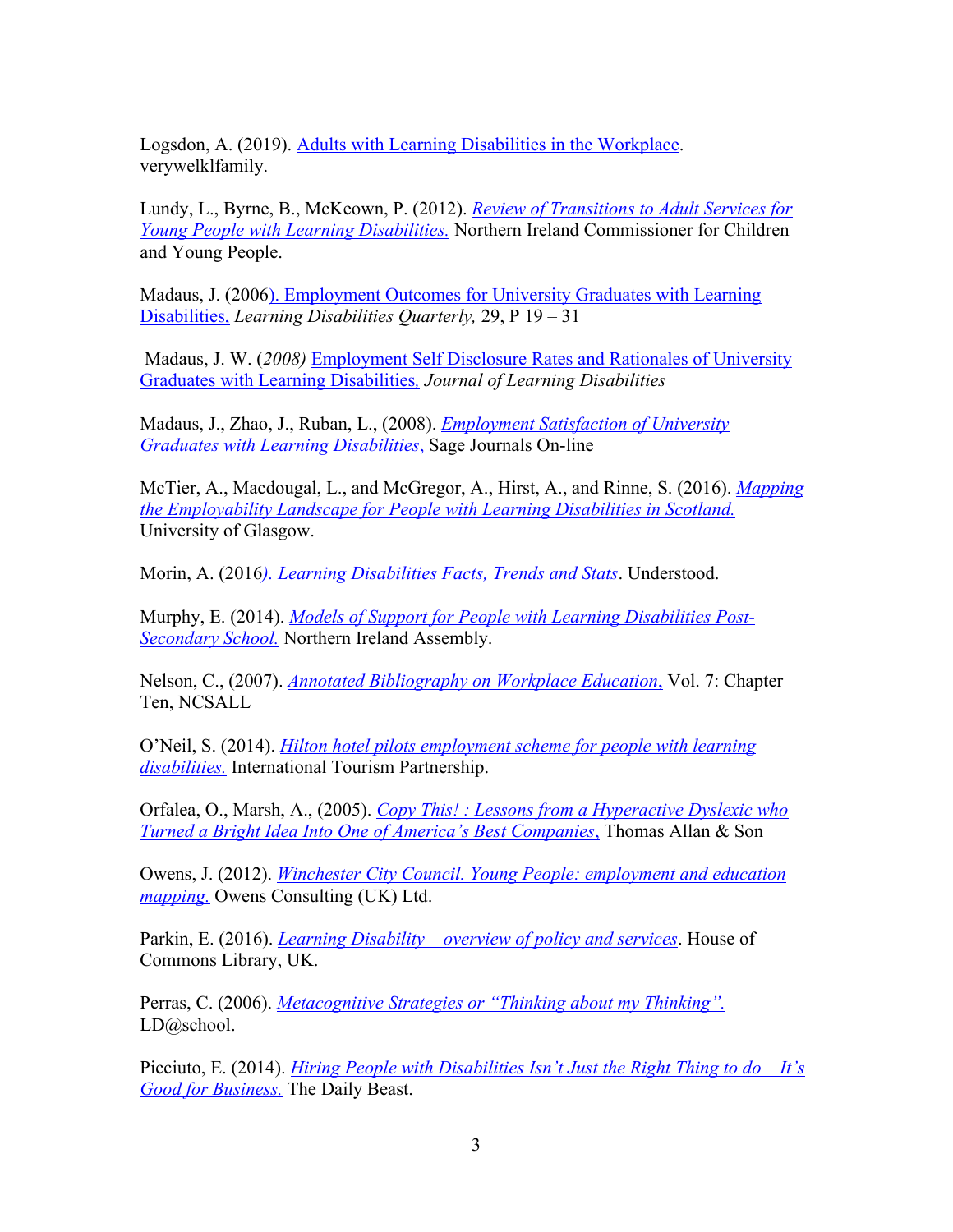Plett, L., (2006). *Programs in the Workplace: How to Increase Employer Support*, Canadian Council on Social Development

Ramsey, C., Burns, D., Folinsbee, S., (2006). *The Employability Issue of Workplace Literacy*, Notes for presentation to House of Commons Standing Committee on Human Resources, Social Development and the Status of Persons with Disabilities

Richards, M. (2016). People with learning disabilities need a commissioner and a legal charter of rights – no they do not! *Disability & Society,* 31:3, 426-430.

Rubenson, K., Desjardins, R., Yoon, E-S., (2007). *Results from the Adult Literacy and Life Skills*, Statistics Canada

Ryan, F. (2017). *Looking foe work with a learning disability: You feel like a failure.* The Guardian.

Scanlan Stefanakos, V. (2019). *Pros and Cons of Disclosing a Disability to Employers.* Understood.

Schultz, J.J. (2014). *Managing Social-Emotional Issues of Adults with Learning Disabilities.* LDA.

Senge, P. (2017). *How to Overcome Learning Disabilities in Organizations*. Tanmay.

Sinfield, J. (2019). *8 Reasons Why Adults with ADHD Feel Stupid.* Untapped Brilliance Newsletter.

Skellern, J., and Astbury, G. (2013). *Gaining employment: the experience of students at a further education college for individuals with learning disabilities.* .Blackwell Publishing.

Smythe, S., Courage, D., (2007). *Toward a "Whole Life" Perspective on Learning Disabilities in Adult Literacy Settings*, RiPal BC

Steber, C. (2017). *11 Subtle Signs You May Have a Learning Disability as an Adult.* Bustle.

Swanson, H. L., Harris, K. R., Graham, S., editors, (2006), *Handbook of Learning Disabilities*, Guilford Press, NY

Taylor, M. C., Ayala, G. E., (2006). *The Transfer of Learning in Employer Preparation Programs for Adults with Low Literacy*, CASAE